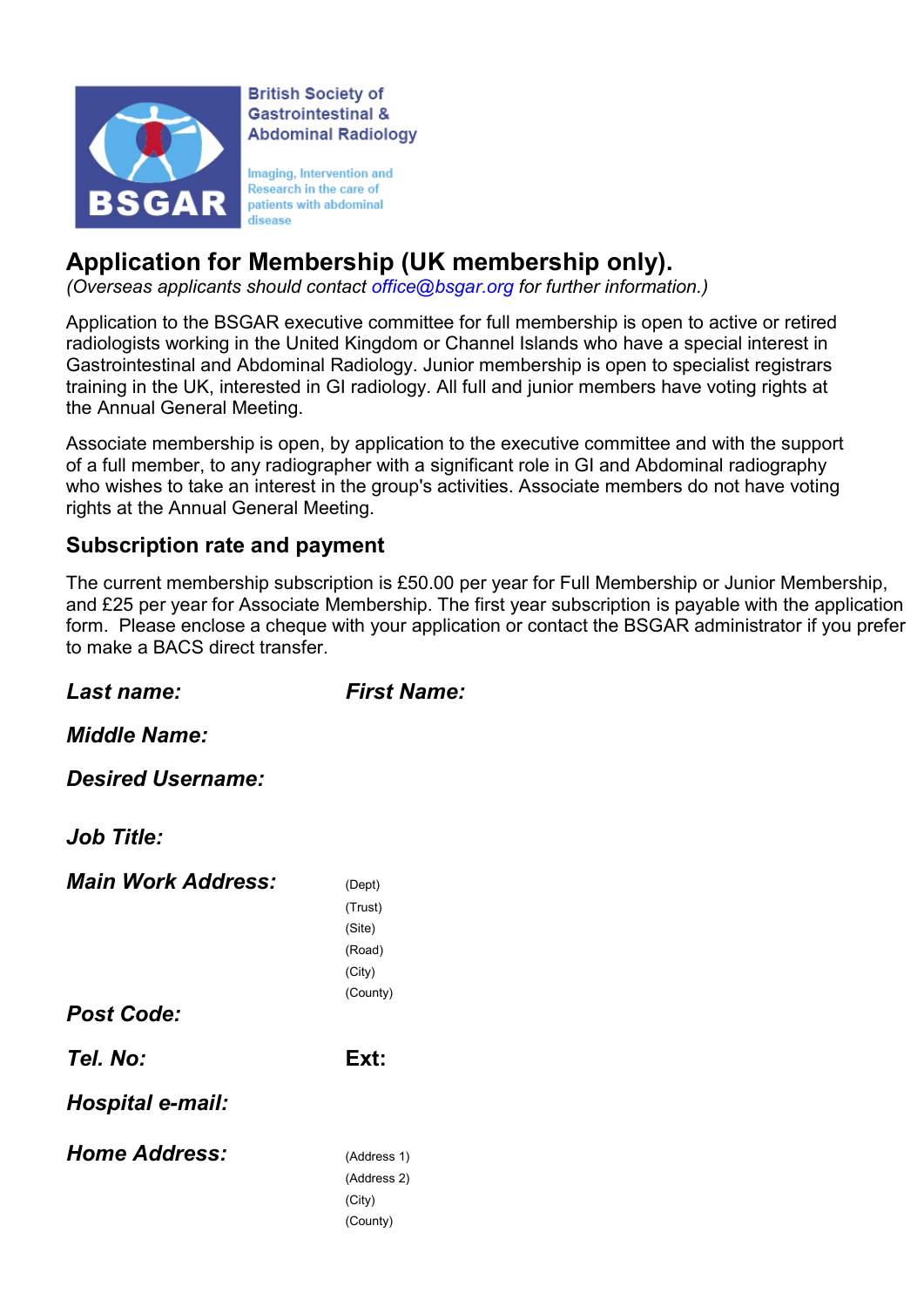Post Code:

| Tel. No:                         | Ext: |             |        |
|----------------------------------|------|-------------|--------|
| Home e-mail:                     |      |             |        |
| <b>Preferred e-mail address:</b> |      | $\Box$ Home | ∣ Work |
| Preferred overland mail address: |      | Home Work   |        |

E-mail is the preferred means of communication of the society. If in exceptional circumstances this is inappropriate please list preferred means of contact below:

### Other Details:

CCST date (confirmed or expected):

Qualifications:

# Clinical Director's Details:

Name of Clinical Director:

Email address of Clinical Director:

Phone number of Clinical Director:

## Main Area(s) of Activity:

Please tick any areas in which you are actively involved:

| $\Box$ Oesophago-gastric |       | Small Bowel                      | Hepatic           |  |  |
|--------------------------|-------|----------------------------------|-------------------|--|--|
| Pancreatic               |       | □Hepatobiliary                   |                   |  |  |
| □Colorectal              | I ICT | ∣ MRI                            | <b>Ultrasound</b> |  |  |
| $\vert$ Interventional   |       | Nuclear Medicine/PET Fluoroscopy |                   |  |  |

## Specific Areas of Interest

Please list areas of specific research interest or expertise. These may be used if BSGAR is searching for an expert in a particular area to offer an opinion on that subject. Please limit answers to no more than 6 areas.

1:

2: 3:

4: 5: